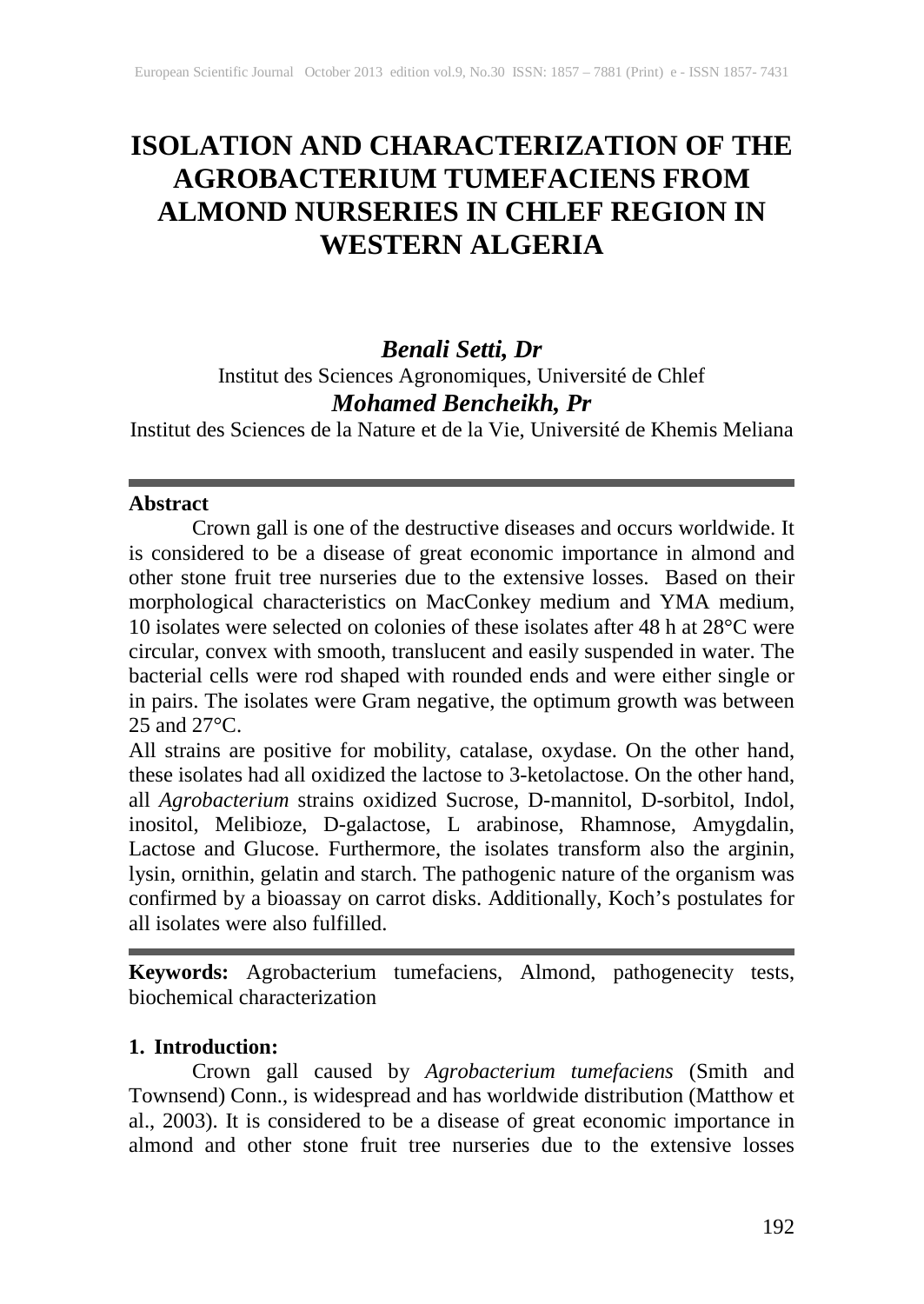(Kersters, 1984; Woese, 1987; Bouzar et al., 1991; Thakur et al., 2007). The galled seedlings are generally refused for sell. The causal agent *A. tumefaciens* is ubiquitous in soil. It infects the roots of dicotyledonous plants through lesions or injuries and hence systematically infects the whole plant. These wounds may be caused by biological agent such as nematodes, insects or mechanical tools (Kersters, 1984; Woese, 1987; Bouzar et al., 1991).

Crown gall infection process involves the transfer of a specific region of TDNA (Tumor Inducing) Ti plasmid to the plant cell which is then stably integrated in host genome. (Matthow et al., 2003; Cazelles et al., 2008). As a result, fundamental physiological changes occur in the infected plant tissues such as over expression of the biosynthesis of phytohormones auxins and cytokinins and other unusual chemicals of low molecular weight called opines, which play a key role in the symptomatology and epidemiology of the disease (Zambryski, 1989).

The major synthesized opines (octapines and nopalines) are released in the intercellular spaces of the infected plant tissues. These compounds are utilized primarily as carbon and nitrogen sources for the bacteria. Furthermore, opines participate in the conjugal transfert of Ti plasmid from the pathogenic strains to avirulent recipient (Goldman et al., 1969; Desseaux et al., 1992). The crown galled plants are also less vigorous with chlorosis and are subjected to other secondary attacks such as fungal infection.

This study was undertaken to isolate and characterize the *Agrobacterium tumefaciens* isolates from both the rhizosphere and seedlings almond plant from stone fruit tree nurseries using the pathogenecity test, growth characteristics on semi selective media, biochemical and physiological patterns (Madigan et Martinko, 2007).

#### **2. Materials and Methods:**

#### **2.1. Samples collection and isolation of** *Agrobacterium tumeficiens* **from infected seedlings:**

The survey was conducted between October and November 2010 in stone fruit tree nursery located in Chlef region in western Algeria. The samples from almond seedlings plants presenting tumors were collected in a polyethylene bags. The fresh galls were detached carefully and washed in running water to remove soil. Small sections of living tissues were chopped with a sterilized scalpel and immersed in sterilized distilled water and were left standing for overnight at room temperature. A loopful of the suspension was streaked on two media namely YMA, and MacConkey agar, all inoculated plates were incubated for 1 week at 28°C. The colonies that are representative of *Agrobacterium* were restreaked on MacConkey medium for purification. The purified colonies were then stored at 4°C on YMA medium supplemented with  $0.5\%$  CaCO<sub>3</sub>.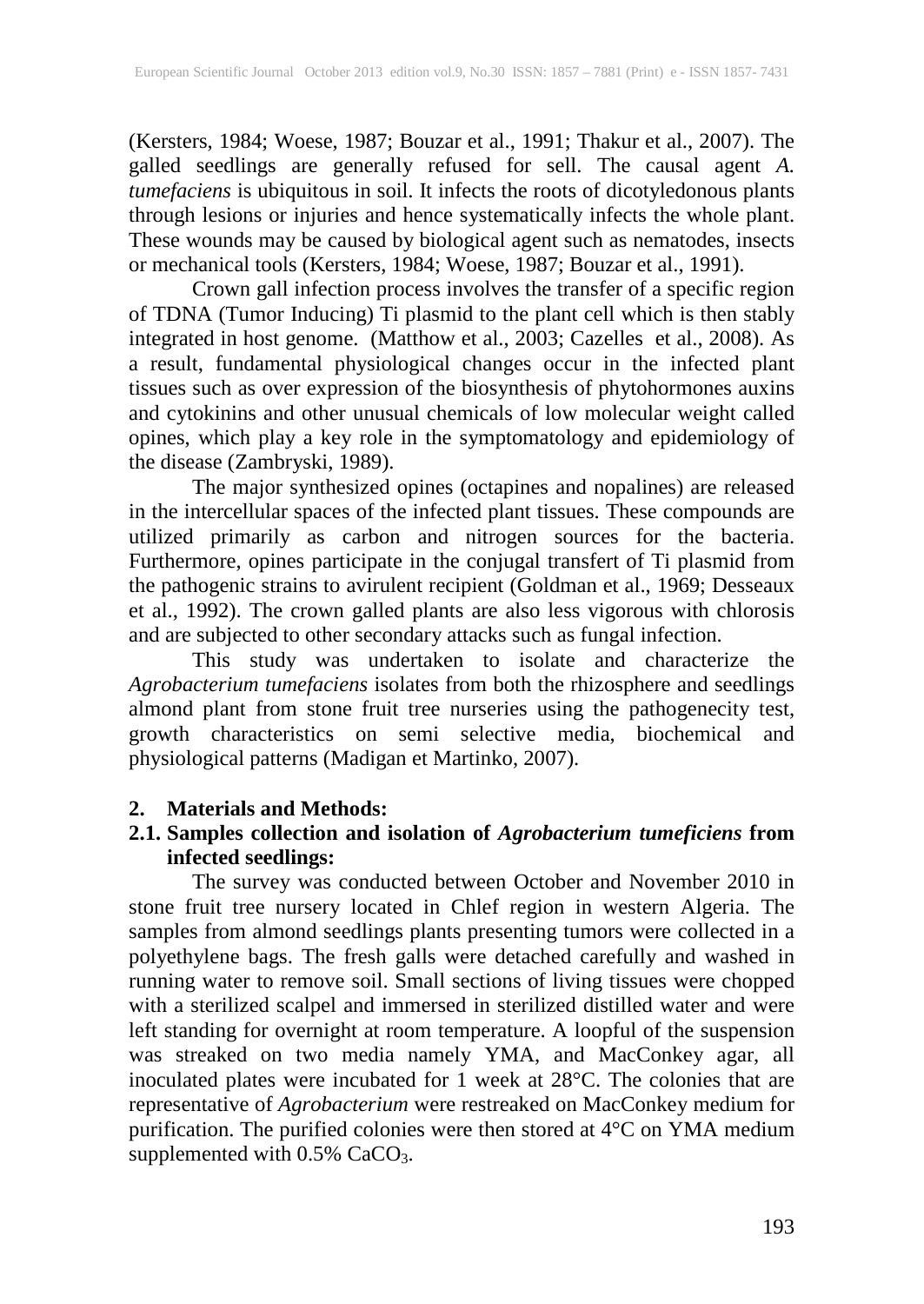#### **2.2. Characterization of** *A. tumeficiens:*

### **2.2.1. Cultural and morphological characteristics:**

Among the cultural and morphologic characters maintained for the selection of *A. tumefaciens* strains include shape, size, color, colony surface, elevation, margin type, consistency, translucency or opaqueness.

## **2.2.2. Biochemical and physiological tests:**

The biochemical and physiological of isolates was conducted according to Moore et al (1988). For each strain of *Agrobacterium* the following tests including Gram staining motility, catalase, oxidase, urease, citrate utilization production, arginine dihydrolase activity, nitrate reduction, aerobic growth, gelatin and hydrogen sulfide production. Bacterial strains were tested for their ability to oxidize carbon substrates including Sucrose, D-mannitol, D-sorbitol Indol, inositol, Melibioze, L arabinose, Rhamnose, Glucose, starch hydrolysis. Furthermore, bacterial strains were tested for their ability for oxidation of lactose to 3-ketolase using the benedict's test (Bernaerts and Ley, 1963). All the isolates with a positive reaction are considered as *A. tumefaciens* biovar 1(Bouzar, 1993). Growth at 37°C and the tolerance to 2% NaCl were also tested. The growth was evaluated after 48h at 28°C.

Discs prepared from carrot (*Daucus carrota* L.) were sterilized and placed in petri dish with moist filter paper. Each disc was pulverized with 100 $\mu$ l of dense inoculum (10 $\degree$ cfu/ml) (Aysan et al., 2003; Soriful et al., 2010). The plates were incubated at room temperature under dark conditions. After 3 weeks, the discs were checked for microtumors.

#### **2.2.3. Antibiotics resistance tests:**

The antibiotics resistance test was performed on the Mueller-Hinton agar using the in vitro disc diffusion method. The *A. tumefaciens* strains were subjected to the following antibiotics: Vancomycine3µg, Kanamycine 30 µg, Gentamycin 10 µg. The inhibition zone was measured after 48h of incubation at 28°C.

#### **3. Results**:

The present study was conducted to determine the biochemical, physiological and pathogenecity of *A. tumefaciens* strains randomly isolated from tumors on stone fruits seedlings in nurseries in chlef region in western Algeria. Based on their morphological characteristics on MacConkey and YMA, 20 isolates were selected on colonies of these isolates after 48 h at 28°C were circular, convex with smooth, translucent, 1-1.5mm in diameter and easily suspended in water.

The bacterial cells were rod shaped with rounded ends and were either single or in pairs. Their average size was 0.7x2.3µm; they were mobile due to peritrichous flagella. The isolates were Gram negative, the optimum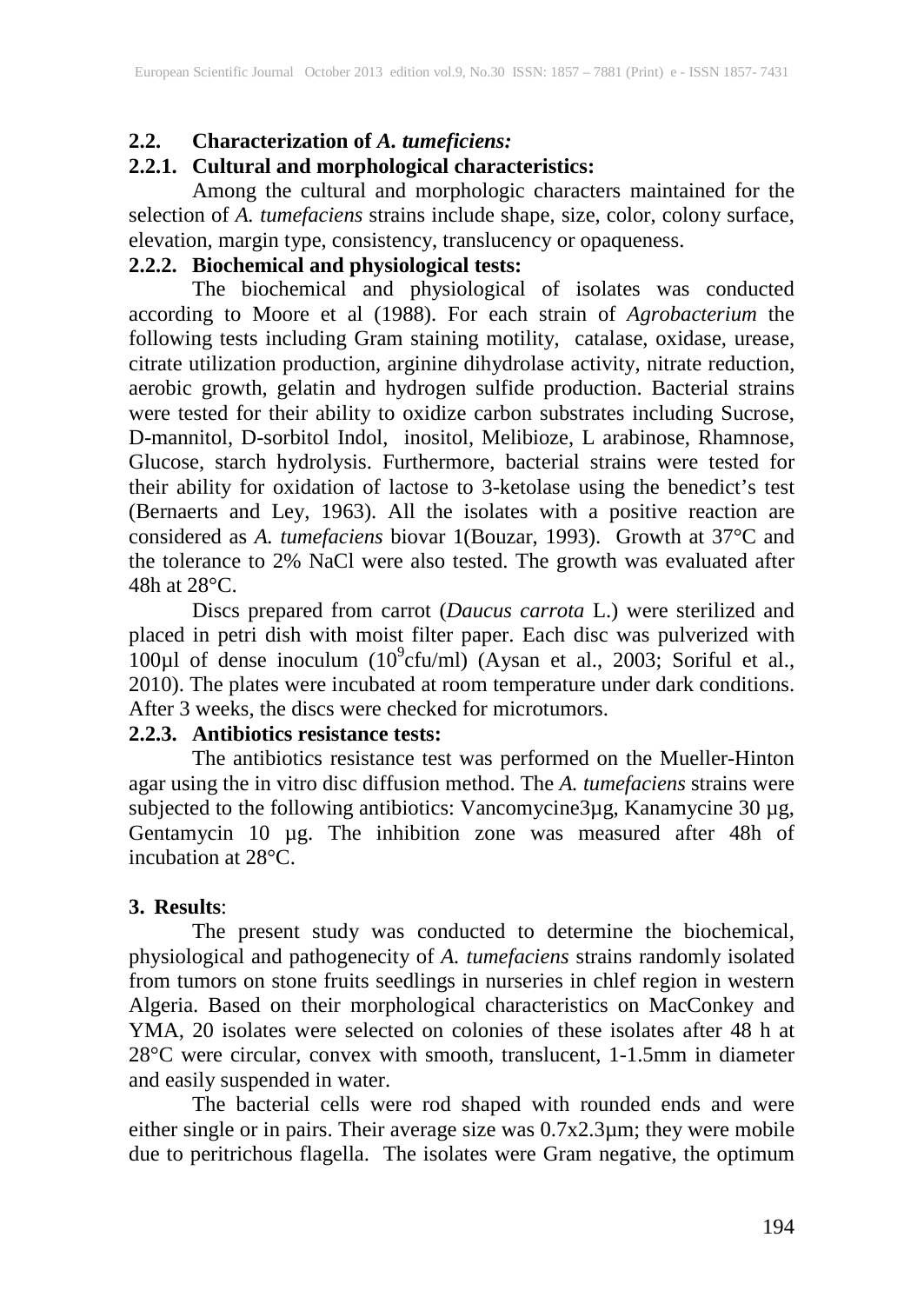growth was between 25 and 27°C. The Biochemical features of the *A. tumefaciens* strains are presented in table 1. All strains are positive for mobility, catalase and oxydase. These isolates had also all oxidized the lactose to 3-ketolactose. Moreover, all *Agrobacterium* strains oxidized Sucrose, D-mannitol, D-sorbitol, Indol, inositol, Melibioze, L arabinose, Rhamnose, Glucose, lactose and starch hydrolysis. Furthermore, the isolates transform also the arginin, lysin, ornithin, gelatin and starch (Table1).

**Table1**. Phenotypic characteristics of selected strains of *A. tumefaciens* collected from almond seedlings.

| <b>Biochemical</b> tests     | <b>Strains</b> |                |                          |                          |                 |                          |                          |                          |                          |              |  |
|------------------------------|----------------|----------------|--------------------------|--------------------------|-----------------|--------------------------|--------------------------|--------------------------|--------------------------|--------------|--|
|                              | <b>BSt</b>     | <b>BSt</b>     | <b>BSt</b>               | <b>BSt</b>               | <b>BSt</b>      | <b>BSt</b>               | <b>BSt</b>               | <b>BSt</b>               | <b>BSt</b>               | <b>BSt</b>   |  |
|                              | 01             | 02             | 03                       | 04                       | 05              | 06                       | 07                       | 08                       | 09                       | 010          |  |
| Gram stain                   | $\overline{a}$ | $\frac{1}{2}$  | $\blacksquare$           | $\overline{\phantom{a}}$ | $\overline{a}$  | $\overline{\phantom{a}}$ | $\overline{\phantom{0}}$ | $\overline{a}$           | $\overline{\phantom{a}}$ |              |  |
| Mobility test                | $^{+}$         | $+$            | $^{+}$                   | $+$                      | $^{+}$          | $^{+}$                   | $+$                      | $^{+}$                   | $^{+}$                   | $+$          |  |
| Catalase                     | $^{+}$         | $+$            | $^{+}$                   | $+$                      | $^{+}$          | $^{+}$                   | $+$                      | $^{+}$                   | $+$                      | $+$          |  |
| Oxydase                      | $^{+}$         | $^{+}$         | $^{+}$                   | $^{+}$                   | $^{+}$          | $^{+}$                   | $^{+}$                   | $^{+}$                   | $^{+}$                   | $\ddot{}$    |  |
| Growth in 2% NaCl            | $^{+}$         | $^{+}$         | $^{+}$                   | $^{+}$                   | $^{+}$          | $^{+}$                   | $+$                      | $^{+}$                   | $^{+}$                   | $\ddot{}$    |  |
| Growth on 35°C               | $^{+}$         | $+$            | $^{+}$                   | $\qquad \qquad -$        | $^{+}$          | $\overline{a}$           | $^{+}$                   | $^{+}$                   | $+$                      |              |  |
| Production of $H_2S$         | $\overline{a}$ | $\overline{a}$ | $\overline{a}$           | $\overline{a}$           | $\overline{a}$  | $\overline{\phantom{a}}$ | $\overline{a}$           | $\overline{a}$           | $\overline{a}$           |              |  |
| 3-Ketolacotose production    | $^{+}$         | $^{+}$         | $^{+}$                   | $^{+}$                   | $^{+}$          | $^{+}$                   | $^{+}$                   | $^{+}$                   | $^{+}$                   | $+$          |  |
| Nitrate production           | $^{+}$         | $+$            | $^{+}$                   | $+$                      | $^{+}$          | $^{+}$                   | $+$                      | $^{+}$                   | $+$                      | $+$          |  |
| Carbohydrate utilization:    |                |                |                          |                          |                 |                          |                          |                          |                          |              |  |
| Sucrose                      | $^{+}$         | $^+$           | $^+$                     | $^{+}$                   | $^{+}$          | $^{+}$                   | $^{+}$                   | $^{+}$                   | $^+$                     | $^{+}$       |  |
| D-mannitol                   | $^{+}$         | $+$            | $^{+}$                   | $+$                      | $+$             | $^{+}$                   | $^{+}$                   | $^{+}$                   | $+$                      | $^{+}$       |  |
| D-sorbitol                   | $^{+}$         | $+$            | $^{+}$                   | $+$                      | $^{+}$          | $^{+}$                   | $^{+}$                   | $^{+}$                   | $+$                      | $^{+}$       |  |
| Indol                        | $^{+}$         | $+$            | $^{+}$                   | $+$                      | $^{+}$          | $^{+}$                   | $+$                      | $^{+}$                   | $+$                      | $\ddot{}$    |  |
| inositol                     | $^{+}$         | $\ddot{}$      | $^{+}$                   | $+$                      | $^{+}$          | $^{+}$                   | $+$                      | $^{+}$                   | $+$                      | $\ddot{}$    |  |
| Melibioze                    | $^{+}$         | $+$            | $^{+}$                   | $^{+}$                   | $^{+}$          | $^{+}$                   | $^{+}$                   | $^{+}$                   | $+$                      | $\ddot{}$    |  |
| D-galactose                  | $^{+}$         | $^{+}$         | $^{+}$                   | $^{+}$                   | $^{+}$          | $^{+}$                   | $\! + \!\!\!\!$          | $^{+}$                   | $^{+}$                   | $^{+}$       |  |
| L arabinose                  | $^{+}$         | $^{+}$         | $^{+}$                   | $^{+}$                   | $+$             | $^{+}$                   | $+$                      | $^{+}$                   | $+$                      | $\ddot{}$    |  |
| Rhamnose                     | $^{+}$         | $+$            | $^{+}$                   | $+$                      | $^{+}$          | $^{+}$                   | $^{+}$                   | $^{+}$                   | $+$                      | $^{+}$       |  |
| Amygdalin                    |                | $\overline{a}$ | $\overline{a}$           | $\overline{a}$           | $\overline{a}$  | $\overline{a}$           |                          | $\overline{\phantom{0}}$ | $\overline{a}$           |              |  |
| Lactose                      | $^{+}$         | $^{+}$         | $^{+}$                   | $+$                      | $^{+}$          | $^{+}$                   | $+$                      | $^{+}$                   | $+$                      | $+$          |  |
| Glucose                      | $^{+}$         | $+$            | $^{+}$                   | $+$                      | $^{+}$          | $^{+}$                   | $^{+}$                   | $^{+}$                   | $^{+}$                   | $+$          |  |
| Arginin utilization          | $^{+}$         | $+$            | $^{+}$                   | $+$                      | $+$             | $^{+}$                   | $^{+}$                   | $^{+}$                   | $+$                      | $\ddot{}$    |  |
| Lysine utilization           | $^{+}$         | $^{+}$         | $^{+}$                   | $+$                      | $+$             | $^{+}$                   | $^{+}$                   | $^{+}$                   | $+$                      | $\ddot{}$    |  |
| Citrate utilization          | $\overline{a}$ | $\overline{a}$ | $\overline{\phantom{a}}$ | $\overline{a}$           | $\overline{a}$  | $\overline{a}$           | $\overline{a}$           | $\overline{a}$           | $\overline{a}$           |              |  |
| Ornithin utilization         | $^{+}$         | $^{+}$         | $^{+}$                   | $^{+}$                   | $^{+}$          | $^{+}$                   | $+$                      | $^{+}$                   | $^{+}$                   | $^{+}$       |  |
| gelatin liquefaction         | $^{+}$         | $^{+}$         | $^{+}$                   | $^{+}$                   | $^{+}$          | $^{+}$                   | $^{+}$                   | $^{+}$                   | $+$                      | $^{+}$       |  |
| Starch hydrolysis            | $^{+}$         | $+$            | $^{+}$                   | $^{+}$                   | $^{+}$          | $^{+}$                   | $^{+}$                   | $^{+}$                   | $+$                      | $^{+}$       |  |
| Urea test                    | $^{+}$         | $^{+}$         | $^{+}$                   | $\! + \!\!\!\!$          | $\! + \!\!\!\!$ | $^{+}$                   | $\! + \!\!\!\!$          | $^{+}$                   | $^{+}$                   | $^{+}$       |  |
| Antibiotics resistance test: |                |                |                          |                          |                 |                          |                          |                          |                          |              |  |
| Vancomycine                  | R              | $\mathbb{R}$   | $\mathbb{R}$             | $\mathbb{R}$             | $\mathbb{R}$    | $\mathbb{R}$             | R                        | R                        | R                        | R            |  |
| Kanamycine                   | S              | S              | S                        | S                        | S               | S                        | S                        | S                        | S                        | S            |  |
| Gentamycine                  | $\mathbb{R}$   | $\mathbb{R}$   | $\mathbb{R}$             | $\mathbb{R}$             | $\mathbb{R}$    | $\mathbb{R}$             | $\mathbb{R}$             | $\mathbb{R}$             | $\mathbb{R}$             | $\mathbb{R}$ |  |
| Growth on                    | $++$           | $+$            | $^{++}$                  | $+$                      | $^{+}$          | $+$                      | $++$                     | $+++$                    | $^{++}$                  | $+$          |  |
| pH=5.5.                      |                |                |                          |                          |                 |                          |                          |                          |                          |              |  |
| Growth on PH=7               | $^{+++}$       | $^{+++}$       | $^{+++}$                 | $^{+++}$                 | $^{+++}$        | $^{+++}$                 | $^{+++}$                 | $^{+++}$                 | $^{+++}$                 | $^{+++}$     |  |

Antibiogram test showed that all *A. tumefaciens* presented sensitivity towards kanamycin and were resistant towards Vancomycine and Gentamycine. Concerning the pathogenecity test, all strains had induced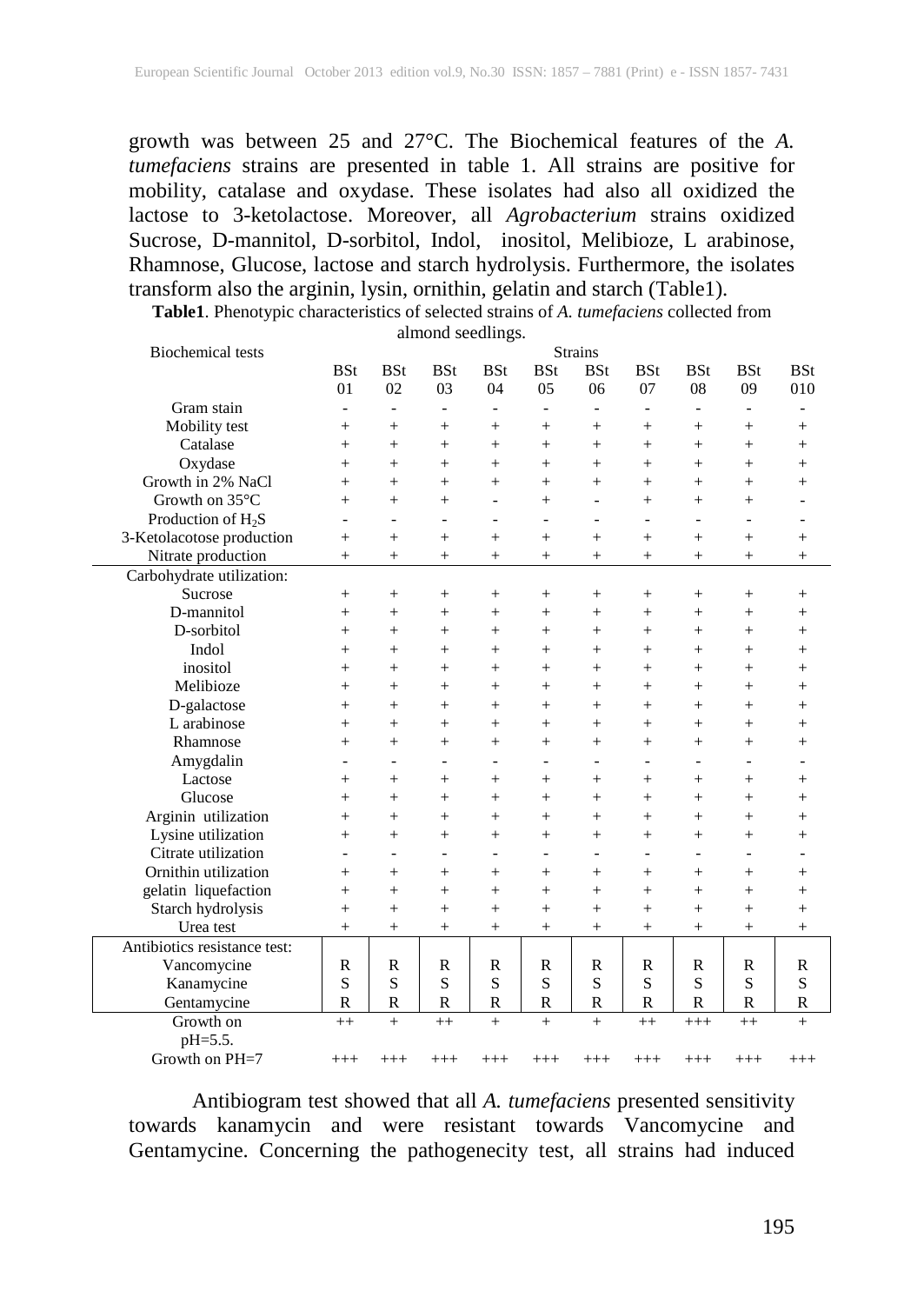tumor formation when inoculated in carrot discs. Smalls galls were observed on carrot and potato discs after 4 weeks of inoculation. No symptoms were noted on un-inoculated controls indicating that these strains isolated form almond seedlings were all pathogenic.

#### **4. Discussion**:

The purpose of this study is to isolate and characterize the *A.tumefaciens* strains collected from almond seedling presenting crow gall from stone fruit nursery in chlef region in western Algeria. Bouzar et al (1991) in previous studies conducted in Algeria have found that *A. tumefaciens* pose a serious threat for stone fruit nurseries. On the basis of the results obtained with conventional analysis, the 10 isolates selected from diseased seedlings were identified as *Agrobacterium tumefaciens.*

The results of some phenotypic characters, such as the morphology of cells and colonies, growth on 35°C, tolerance to NaCl, and production of acids from many carbon sources including Sucrose, D-mannitol, D-sorbitol, Indol, inositol, Melibioze, L arabinose, Rhamnose, Glucose, lactose and starch hydrolysis was in accordance with typical pattern of A. tumefaciens. Moreover, the confirmation of *A. tumefaciens* was conducted based on specific tests including growth on MacConkey medium and production of 3- Ketolactose tests. Such tests have already been performed and their obtained results are in agreement with our results (Chen et al., 1999; Bouzar et al., 1993). The antibiotic test revealed that all isolates of *A. tumefaciens* were resistant to Vancomycine and Gentamycine. Sensitivity however was noted towards Kanamycin. In previous study, Hafiz (1986) obtained an effective protection against *A.tumefaciens* when using tetracycline. Marja et al (2004) confirmed also the sensitivity of *A. tumefaciens* strains to many of antibiotics including tetracycline and kanamycine. On the other hand, the tumorigenic capacity obtained with in vitro test confirmed the affiliation of these strains to *A. tumefaciens* Biovar 1 as classified by Moore et al (2001). In fact, the differences in response between the isolates could reflect natural variability.

This bacterial disease represents a threat for the production of stone fruit seedlings in chlef region. Hence, it would be desirable to monitor soils and other hosts other than almond, in order to ascertain the diffusion of this disease and verify epidemiological aspects and establish a control strategy. Crown gall as most stone fruit disease is difficult to control using bactericidal compounds. Hence, the rules to be followed are similar to those used as strategies for control other plant bacterial disease. The first rule is to follow the prevention and sanitation measures. The best way to ovoid its introduction is by using healthy materials. The grafting procedure should be performed under sanitary conditions. The soil treatment might be also an effective measure for limiting the expansion of the disease.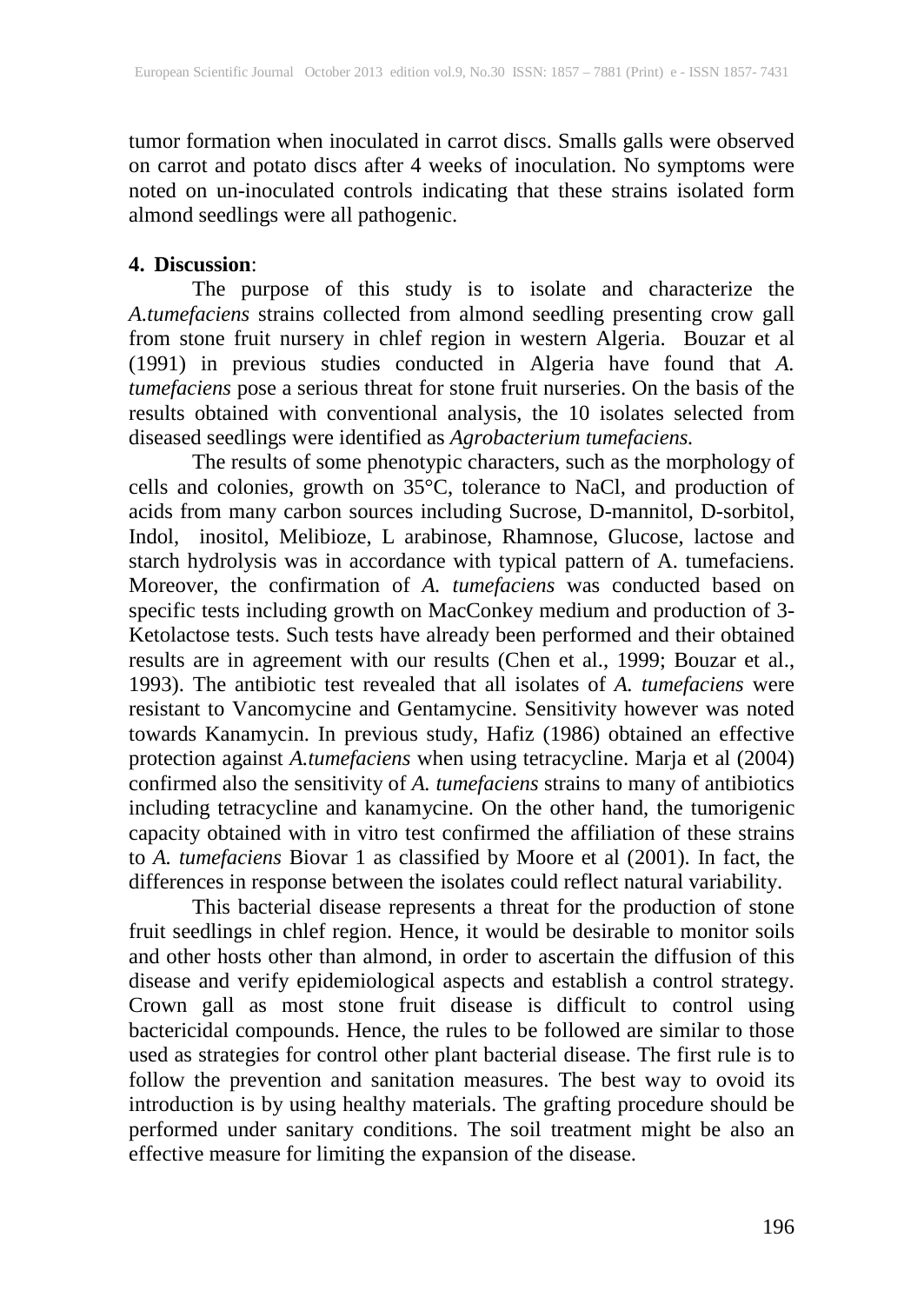Moreover, the *Agrobacterium* is systematically disseminated in several plant species (Burr, 1978) which facilitate their propagation, hence the early detection could be essential to ovoid disease spread by using polymerase chain for the amplification of certain conserved regions of Ti plasmids (Sawada et al., 1993; Haas et al., 1995). This method could be used for the production of certified pathogen free propagation seedlings. On the other hand, the use of biocontrol agents particularly among the avirulent *Agrobacterium* strains (Farrand, 1995; Moore and Warren, 1979) and the identification of other bacterial antagonist species could be an additional tool as an effective means for the control of the crown gall.

#### **References:**

Aysan Y. and sahin F., An outbreak of crown gall disease on rose caused by Agrobacterium tumefaciences in Turkey, Plant Pathology., 52,780-793, 2003.

Bernaerts, M.J., De Ley, J., A biochemical test for crown gall bacteria, Nature., 197, 406-407, 1963.

Bouzar H., Daouzli N., Krimi Z., Alim A., Khemici E., Crown gall incidence in plant nurseries of Algeria, characteristics of Agrobacterium tumefaciens strains, and biological control of strains sensitive and resistant to agrocine 84, Agronomie., Vol.11, 901-908, 1991.

Bouzar, H., Jones, J.B., and Hodge, N.C., Differential characterization of Agrobacterium species using carbon-source utilization patterns and fatty acid profiles, Phytopathology., 83, 733-739, 1993.

Burr, T.J., and Katz, B.H., Isolation of Agrobacterium tumefaciens biovar 3 from grapevine galls and sap, and from vineyard soil, phytopathology., 73,163-165, 1983.

Cazelles O. et HasIer T., Tumeur bactérienne du collet et des racines.Forschungsanstalt Aagroscope Chagins-Wadenswil ACW., 2008.

Chen, F.C., Hseu, S.H., Hung, S.T., Chen, M.C., and Lin, C.Y., Leaf, stem and crown galls on perennial asters caused by *Agrobacterium tumefaciens* in Taiwan. Bot.Bull.Acad.Sin., 40, 237-242, 1999.

Dessaux, Y., Petit, A., and Tempé, J., Opines in Agrobacterium biology. Pages 109-136. In : Molecular signals in plant-microbe communications. Desh Pal S. Verma, ed. CRC Press Boca Raton, London, 704 pp, 1992.

Farrand SK, Hwang I, Cook DM., The tra region of the nopaline-type Ti plasmid is a chimera with elements related to the transfer systems of RSF1010, RP4, and F. Journal of Bacteriology., 178, 4233–47, 1996.

Goldmann, A., Thomas, D.W., and Morel, G., Sur la structure de la nopaline, métabolite de certains tumerurs de crown gall.CR Acad.Sci.Paris. Sér.D., 268, 852-854, 1969.